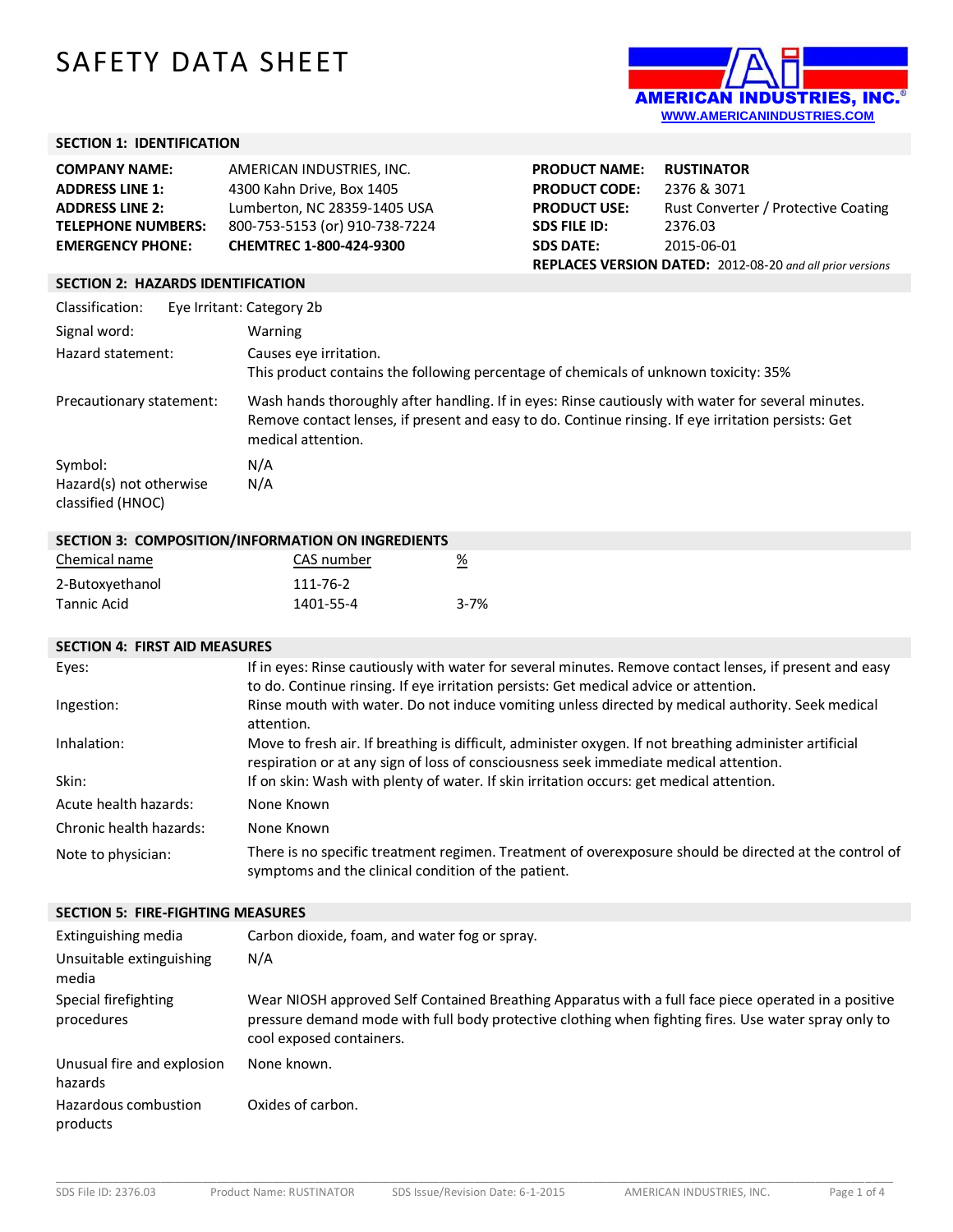# **SECTION 6: ACCIDENTAL RELEASE MEASURES**

| Personal protective<br>equipment | Refer to Section 8 for proper Personal Protective Equipment.                                                                                                                                            |
|----------------------------------|---------------------------------------------------------------------------------------------------------------------------------------------------------------------------------------------------------|
| Spill                            | Use non-combustible material like vermiculite, sand or earth on spill sweep to clean. Dispose in<br>accordance with local, state and federal laws. Small releases may be wiped up with wiping material. |
| Waste disposal                   | Dispose of in accordance with federal, state, and local regulations.                                                                                                                                    |
| <b>RCRA Status</b>               | Not listed as hazardous waste under RCRA, however product should be fully characterized prior to<br>disposal (40 CFR 261).                                                                              |

## **SECTION 7: HANDLING AND STORAGE**

| Precautions for safe<br>handling | Store in a cool, dry area. Gloves and clothing to cover exposed skin recommended when handling.<br>Wash clothing after handling avoid extremes of cold and heat. |
|----------------------------------|------------------------------------------------------------------------------------------------------------------------------------------------------------------|
| Other precautions                | Keep out of the reach of children.                                                                                                                               |
| Incompatibility                  | Some plastics and painted surfaces, pre-test before using.                                                                                                       |

## **SECTION 8: EXPOSURE CONTROLS/PERSONAL PROTECTION**

| Hazardous Component                                      | OSHA PEL                                                                | <b>ACGIH TLV</b>                                                                               |
|----------------------------------------------------------|-------------------------------------------------------------------------|------------------------------------------------------------------------------------------------|
| 2-Butoxyethanol<br><b>Tannic Acid</b>                    | 50 ppm<br>Not Established                                               | 20 ppm<br>Not Established                                                                      |
| Engineering<br>controls/Ventilation                      | Ambient ventilation suitable, forced ventilation should not be required |                                                                                                |
| Respiratory protection                                   | Not required with normal use.                                           |                                                                                                |
| Personal protective<br>equipment                         | Wear safety glasses and protective gloves.                              |                                                                                                |
| <b>Additional Measures</b><br><b>Exposure Guidelines</b> | N/A                                                                     | Wash hands thoroughly after handling. Take off contaminated clothing and wash it before reuse. |

## **SECTION 9: PHYSICAL AND CHEMICAL PROPERTIES**

| Appearance                       | Milky white liquid.                                         |
|----------------------------------|-------------------------------------------------------------|
| Odor                             | Solvent                                                     |
| Odor threshold                   | N/D                                                         |
| <b>Boiling point</b>             | $> 212$ °F (100°C)                                          |
| <b>Freezing Point</b>            | N/D                                                         |
| Flammability                     | Not considered a flammable liquid by OSHA (29CFR 1910.1200) |
| Flash point                      | N/D                                                         |
| Auto-ignition temperature        | N/D                                                         |
| Upper/lower flammability limits  | Lower: N/D<br>Upper: N/D                                    |
| Vapor Pressure (mmHg)            | 23.8 @ 77°F (25°C)                                          |
| Vapor density (Air = $1$ )       | 1                                                           |
| <b>Evaporation Rate</b>          | >1                                                          |
| Specific Gravity (H20=1)         | 1.025 @ 77°F (25°C)                                         |
| pH                               | < 2                                                         |
| Solids (%)                       | 38%                                                         |
| Solubility in Water              | Non-soluble                                                 |
| <b>Partition Coefficient:</b>    | N/D                                                         |
| n-Octanol/water $(K_{ow})$       |                                                             |
| Volatility including water (%)   | 60%                                                         |
| <b>VOC</b>                       | 2%                                                          |
| Dielectric Strength (Volts)      | N/A                                                         |
| <b>Decomposition Temperature</b> | N/D                                                         |
| Viscosity                        | N/D                                                         |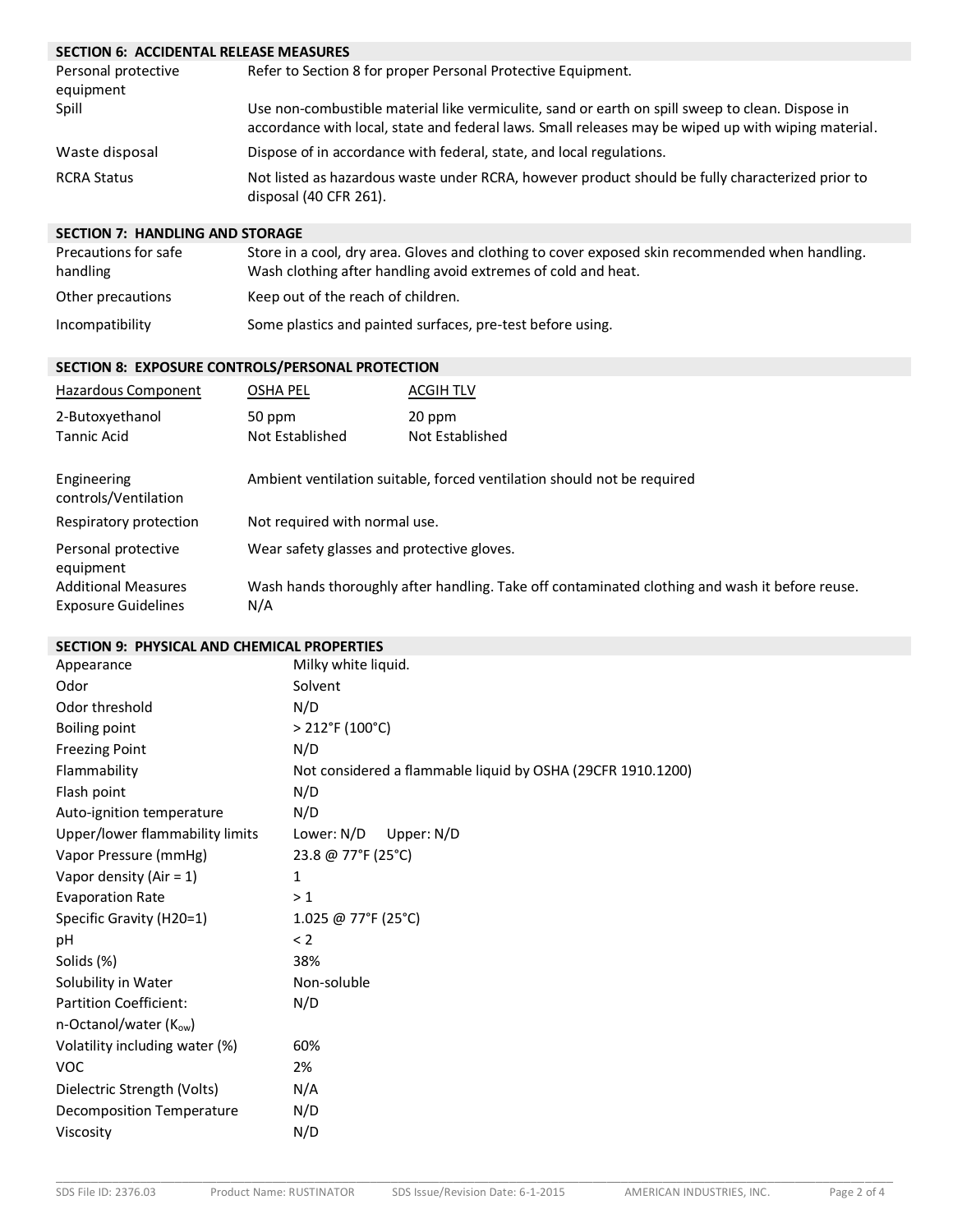| <b>SECTION 10: STABILITY AND REACTIVITY</b> |                                                           |  |
|---------------------------------------------|-----------------------------------------------------------|--|
| Reactivity                                  | Iron oxides and other metals.                             |  |
| Chemical stability                          | Stable.                                                   |  |
| Conditions to avoid                         | Extremes of hot and cold.                                 |  |
| Incompatibility                             | Some plastics and painted surfaces, pre-test before using |  |
| Hazardous decomposition or<br>by-products   | Oxides of carbon.                                         |  |
| Possible hazardous reactions                | None known.                                               |  |

## **SECTION 11: TOXICOLOGICAL INFORMATION**

| Toxicological information                                                      | 2-Butoxyethanol (111-76-2) LD50 (Oral, Rat) 470 mg/kg; LC50 (Inhalation, Rat, 4hr) 450 ppm;<br>LD50 (Dermal, Rabbit) 220 mg/kg                                                    |
|--------------------------------------------------------------------------------|-----------------------------------------------------------------------------------------------------------------------------------------------------------------------------------|
| Routes of Entry                                                                | Eyes, Ingestion, Inhalation, Skin.                                                                                                                                                |
| Eyes:<br>Ingestion:<br>Inhalation:<br>Skin:<br>Medical condition<br>aggravated | Redness, irritation, causes temporary corneal opacity.<br>Nausea.<br>Harmful if inhaled.<br>May cause mild irritation, dryness with prolonged or repeated contact.<br>None known. |
| Acute health hazards<br>Chronic health hazards<br>Carcinogenicity              | None known.<br>None known.<br>This product is not considered to be a carcinogen by IARC, ACGIH, NTP, or OSHA.                                                                     |

#### **SECTION 12: ECOLOGICAL INFORMATION**

| Ecological information   | <b>2-Butoxyethanol</b> (111-76-2) Toxic to aguatic life only in high concentrations, lethal concentrations not<br>available. |
|--------------------------|------------------------------------------------------------------------------------------------------------------------------|
| Biodegradability         | Component or components of this product are not biodegradable.                                                               |
| Bioaccumulation          | This product is not expected to bioaccumulate.                                                                               |
| Mobility in soil         | This product is mobile in soil.                                                                                              |
| Other ecological hazards | None known.                                                                                                                  |

#### **SECTION 13: DISPOSAL CONSIDERATIONS**

| Waste disposal     | Dispose of in accordance with federal, state, and local regulations.                                                       |
|--------------------|----------------------------------------------------------------------------------------------------------------------------|
| <b>RCRA Status</b> | Not listed as hazardous waste under RCRA, however product should be fully characterized prior to<br>disposal (40 CFR 261). |

# **SECTION 14: TRANSPORT INFORMATION**

| Cleaning Compound, N.O.S. Non-Regulated |
|-----------------------------------------|
| 8                                       |
| N/A                                     |
| None                                    |
|                                         |

## **SECTION 15: REGULATORY INFORMATION**

TSCA Status: All chemicals are listed or exempt. CERCLA (Comprehensive response compensation, and liability act): None. SARA 311/312 Hazardous categories: SARA 313 reportable ingredients: 2-Butoxyethanol (111-76-2) Clean Water Act: None US State Regulations: This product contains no known chemicals regulated by California's proposition 65. 2-Butoxyethanol (111-76-2) RTK: NJ, MA, PA International inventories: All components are listed or exempt.